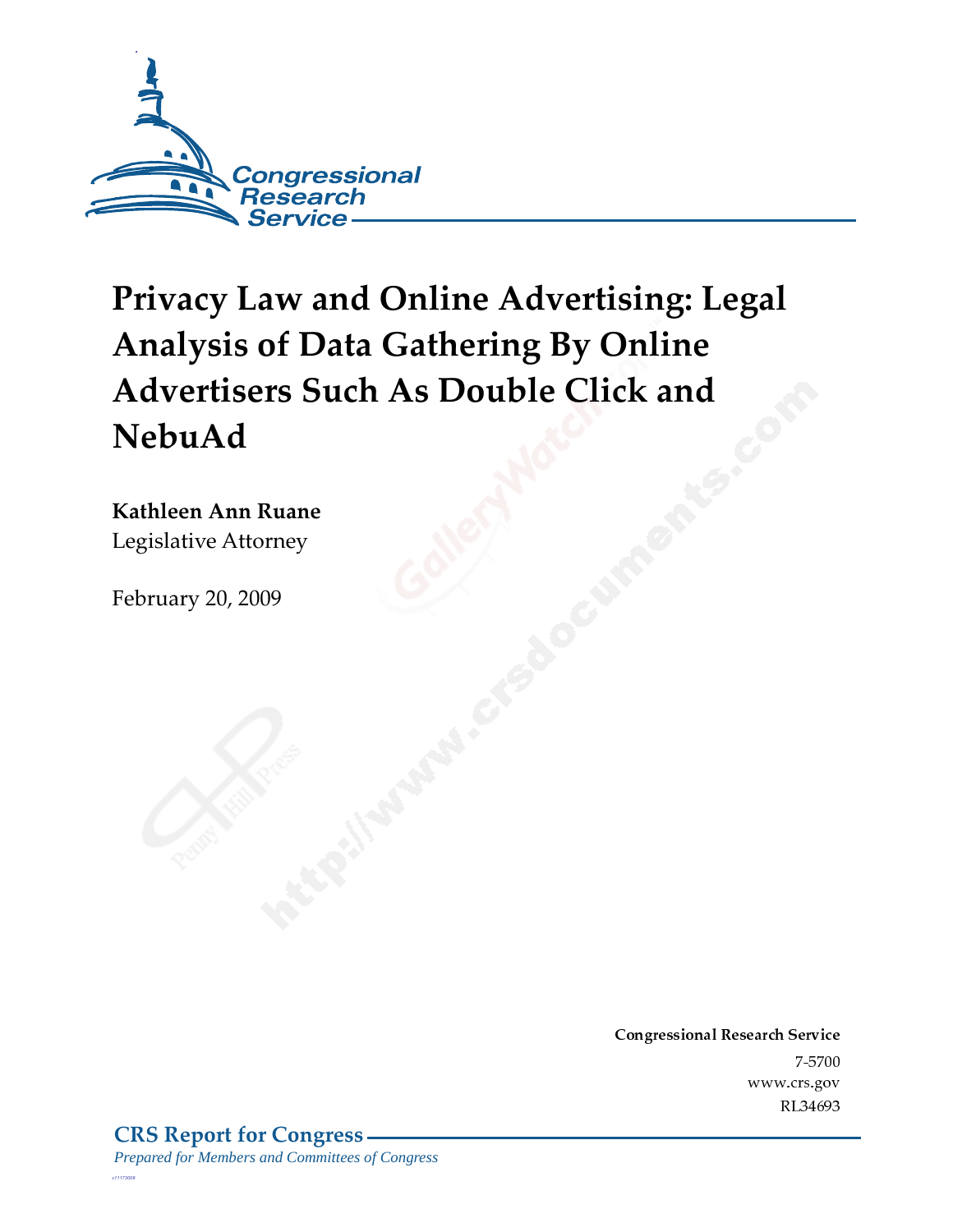# Summary

.

To produce revenue, websites have placed advertisements on their sites. Advertisers will pay a premium for greater assurance that the advertisement they are purchasing will be seen by users that are most likely to be interested in the product or service offered. As a result, technology has been developed which enables online advertisements to be targeted directly at individual users based on their web surfing activity. This practice is widely known as "behavioral" or "e-havioral" advertising.

This individual behavioral targeting has raised a number of privacy concerns. For instance, questions have been asked whether personally identifiable information is being collected; how the information collected is being protected; and whether current laws are being violated if data are being collected without the consent of the parties involved. It is often unclear whether current laws, such as the Electronic Communications Privacy Act and the Communications Act, apply to online advertising providers that are collecting data through click tracking, capturing search terms, and other methods. However, it is likely that in many cases these laws could be held to apply to such activities and that these methods of data collection would be forbidden unless consent is obtained from one of the parties to the communication. This report will examine the application of these statutes to online behavioral advertising in more detail.

There are no current federal regulations specific to online behavioral advertising. The FTC maintains that self-regulation is preferable to agency regulations, because the state of the industry is fluid and complex. To aid the industry in self-regulation of online behavioral advertising, in 2009, the FTC released a set of self-regulatory principles for the use of web sites and behavioral advertisers. The principles set forth guidance for the industry regarding the information that may be collected online and how companies should notify their customers about the collection. The FTC also applauded the efforts of industry groups to develop more detailed guidance on the issue. Organizations such as the Network Advertising Initiative have created policies, similar to the FTC's recent release, which many online advertising providers have pledged to follow that represent industry best practices for protecting the privacy of web users.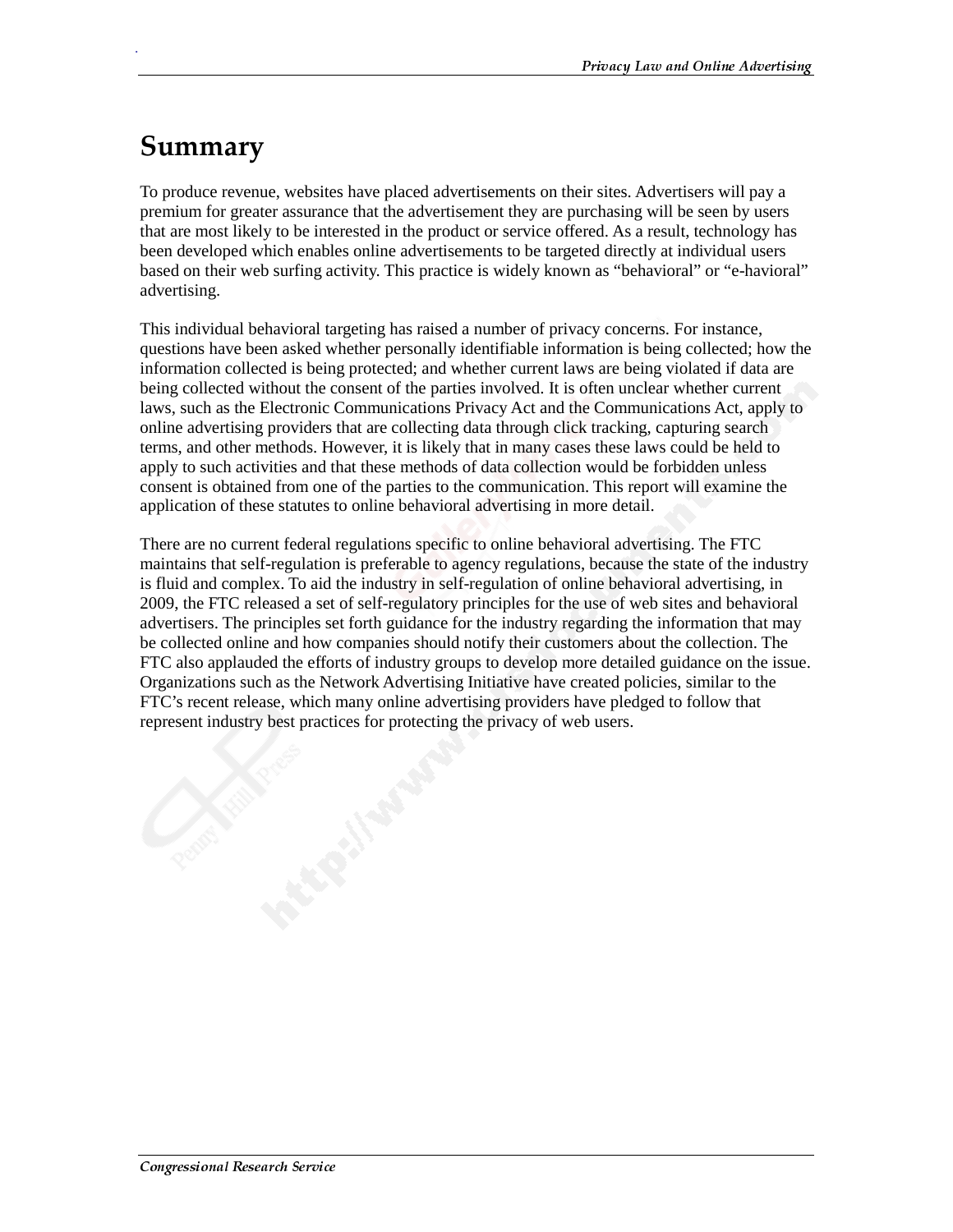# **Contents**

.

| Data Collection Agreements Between Website Operators and Online Advertising |  |
|-----------------------------------------------------------------------------|--|
|                                                                             |  |
|                                                                             |  |
|                                                                             |  |
|                                                                             |  |
|                                                                             |  |

### Contacts

|--|--|--|--|--|--|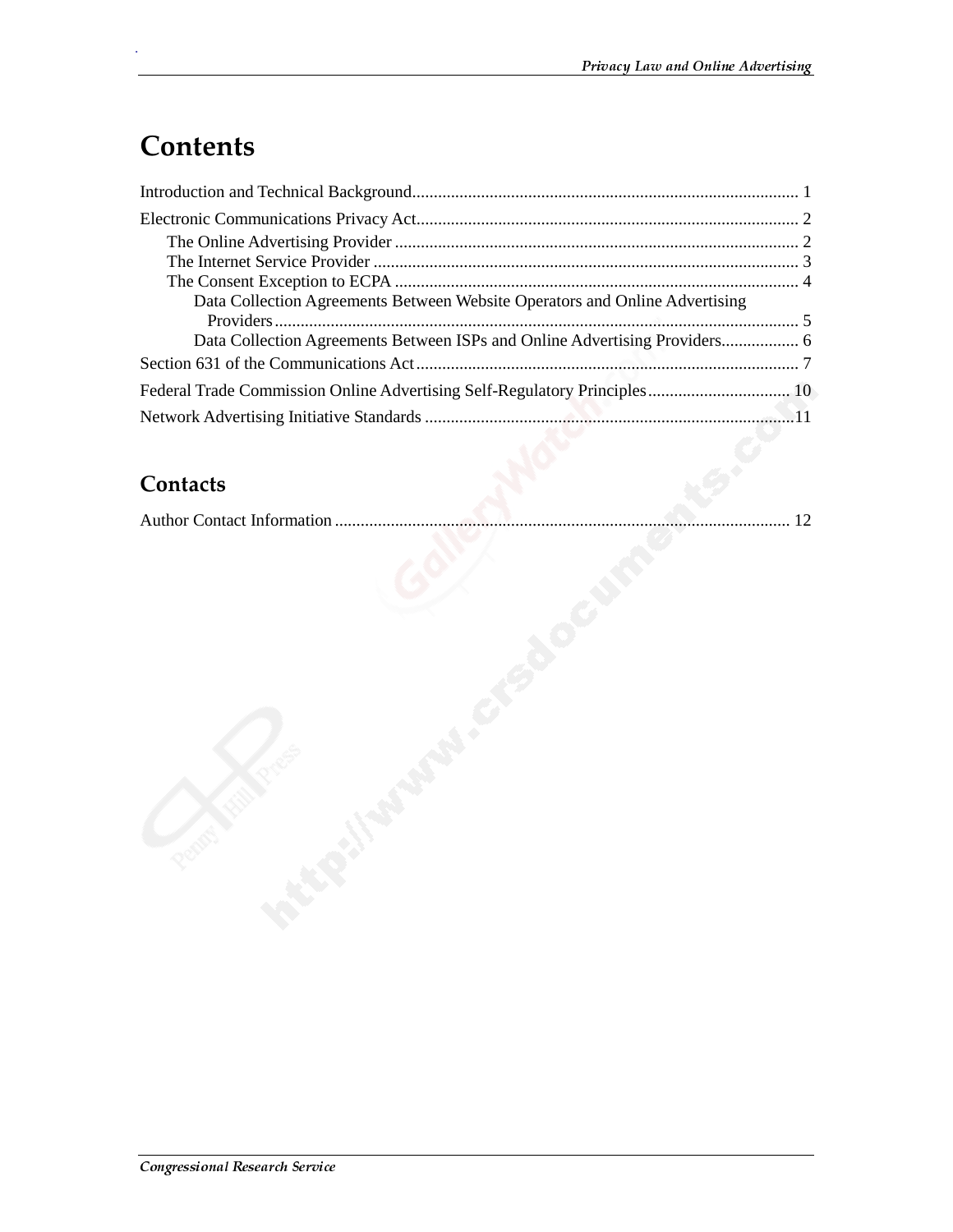### Introduction and Technical Background

Many website operators produce income by selling advertising space on their sites. Advertisers will pay a premium for ads that are more likely to reach their target demographic. In other media, such as broadcasting, advertisers engage in targeting by purchasing advertising time during programs that those who buy their products are most likely to watch. The Internet presented new challenges and opportunities for advertisers to reach their target audiences. Technology has been developed that allows advertisers to target advertising to individual web users. This is seen as an advantage for advertisers, because, rather than aiming their ads at groups of people who visit a particular site, their ads are aimed at the individual user. This maximizes the odds that the user who sees the ad will be interested in the product or service it touts. Targeting advertising to individuals involves gathering information about that individual's web surfing habits. The collection of this information has raised concerns among some over the privacy of web activity, particularly if the data collected are personally identifiable. Some have alleged that online advertisers are violating privacy laws by collecting these data.

In online advertising's simplest form, a commercial website rents out "space" on its site to another website which places a hot link banner advertisement in that space.<sup>1</sup> The banner ad, when clicked, sends the user directly to the advertiser's website. In this scenario, no matter who visits a particular website, that user will see the same advertisement, regardless of whether he/she may be interested in that product or service. However, many advertisers will pay a premium for the increased likelihood that users viewing their advertisement would be interested in the product or service offered. As a result, technology has developed to more accurately target online ads to the desired audience.

Online advertising providers, such as DoubleClick and NebuAd, have developed the ability to target ads to individual Internet users who would be most interested in seeing those ads. These techniques are known generally as "behaviorally targeted advertising." Behaviorally targeted advertising delivers ads that are geared toward specific Internet users by tracking certain, though not necessarily all, web activity of each user and inferring each user's interests based on that activity. Most online advertising providers monitor individual Internet users by placing a "persistent cookie" on that user's computer. "Cookies" are small text files that can store information. "Persistent cookies" reside on a hard drive indefinitely, unlike most "cookies" which expire when a browser window is closed. Generally, online advertisers give the "cookies" they place on user computers a unique alphanumeric code that identifies that user to the advertising company purportedly without revealing any personally identifiable information. "Cookies" may be placed on an individual's computer when an individual visits a website affiliated with the online advertisement supplier; however, the exact moment of "cookie" placement may be different when the relevant advertising partnership is between a user's Internet Service Provider (ISP) and an online advertising provider.

j

<sup>&</sup>lt;sup>1</sup> For a basic description of the technology involved in delivering behaviorally targeted advertising, please see the following source material: In re DoubleClick, Inc. Privacy Litigation, 154 F.Supp. 2d 497 (S.D.N.Y. 2001), In re Pharmatrak Privacy Litigation, 329 F.3d 9 (1<sup>st</sup> Cir. 2003), and Paul Lansing and Mark Halter, *Internet Advertising and Right to Privacy Issues*, 80 U. Det. Mercy L. Rev. 181 (2003). *See also,* Testimony of Mr. Robert R. Dykes, CEO of NebuAd Inc., *Privacy Implications of Online Advertising: Hearing Before the S. Comm. On Commerce, Science, and Transportation*, 110<sup>th</sup> Cong. (2008)(hereinafter NebuAd Testimony), available at http://commerce.senate.gov/public/ \_files/RobertDykesNebuAdOnlinePrivacyTestimony.pdf.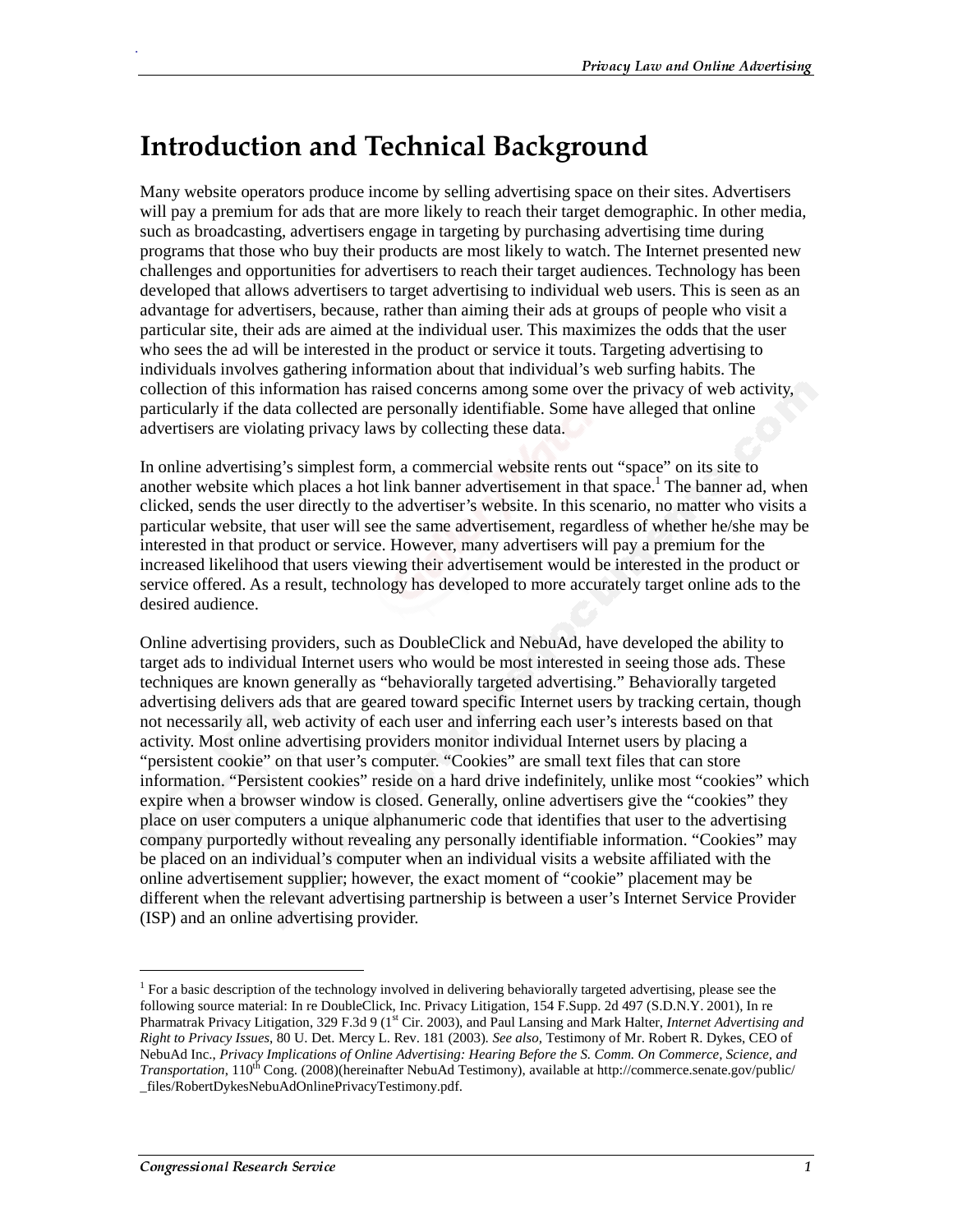Once the cookie is in place, it gathers certain information related to that user's online activity on a continuous basis and relays that information to the online advertising provider. The advertising provider assembles that data into an individual profile that is then used to target advertising to that user's interests. This process is ongoing, but, in general, the user may opt out of continued monitoring at any point, assuming they are aware that it is occurring. In most types of behaviorally targeted advertising technology, the advertising firm gathers information about user activities on websites that are affiliated with the advertising firm. The behavioral advertiser DoubleClick, for instance, operates on this model. Information on individual users is transmitted to DoubleClick by DoubleClick's clients. In a newly emerging behavioral advertising model, the advertising provider is attempting to partner with the users' ISP. This partnership will presumably grant the advertising provider access to all web activity in which an ISP's subscribers engage. Both of these types of potential partnerships raise a number of questions regarding potential violations of existing privacy protections in federal law.

### **Electronic Communications Privacy Act**

Concerns have been raised that online advertising providers, websites, and ISPs that agree to collect certain data generated by Internet traffic to behaviorally target advertising may be violating the Electronic Communications Privacy Act (ECPA)100 Stat. 1848, 18 U.S.C. 2510- 2521.<sup>2</sup> ECPA is an amendment to Title III of the Omnibus Crime Control and Safe Streets Act of 1968, 87 Stat. 197, 18 U.S.C. 2510-2520 (1970 ed.), which prohibits the interception of electronic communications unless an exception to the general prohibition applies.<sup>3</sup> ECPA also prohibits electronic communications service providers from intentionally divulging information while in transit to third parties, unless an exception applies. This section will discuss the potential application of ECPA to online advertising providers and the potential application of ECPA to ISPs.

#### **The Online Advertising Provider**

The first question that must be addressed is whether ECPA applies to the activities of online advertising providers. Online advertising providers are acquiring information such as the fact that a user clicked on a particular link (an action which is the equivalent of asking the site providing the link to send the user information), and they are acquiring that information while the communication is in transit.<sup>4</sup> Furthermore, these advertisers may acquire information, such as words entered into a search engine or answers to online forms, while it is in transit.<sup>5</sup> Under ECPA, it is illegal, with certain enumerated exceptions, for any person to "intentionally intercept, endeavor to intercept, or procure any other person to intercept or endeavor to intercept, any wire, oral or electronic communication."<sup>6</sup> It is important to lay out the statutory definitions of each of

j

<sup>2</sup> Testimony of Ms. Leslie Harris, CEO of the Center for Democracy and Technology, *Privacy Implications of Online Advertising: Hearing Before the S. Comm. On Commerce, Science, and Transportation*, 110<sup>th</sup> Cong. (2008)(hereinafter CDT Testimony), available at http://commerce.senate.gov/public/\_files/LeslieHarrisCDTOnlinePrivacyTestimony.pdf.

<sup>3</sup> For a more detailed discussion of the history of ECPA, see CRS Report 98-326, *Privacy: An Overview of Federal Statutes Governing Wiretapping and Electronic Eavesdropping*, by Gina Marie Stevens and Charles Doyle.

<sup>4</sup> *See e.g.*, NebuAd Testimony at 3-4.

<sup>5</sup> *See id.*; In re DoubleClick, Inc. Privacy Litigation, 154 F.Supp. 2d 497 (S.D.N.Y. 2001).

 $6$  18 U.S.C.  $$2511(1)(a)$ .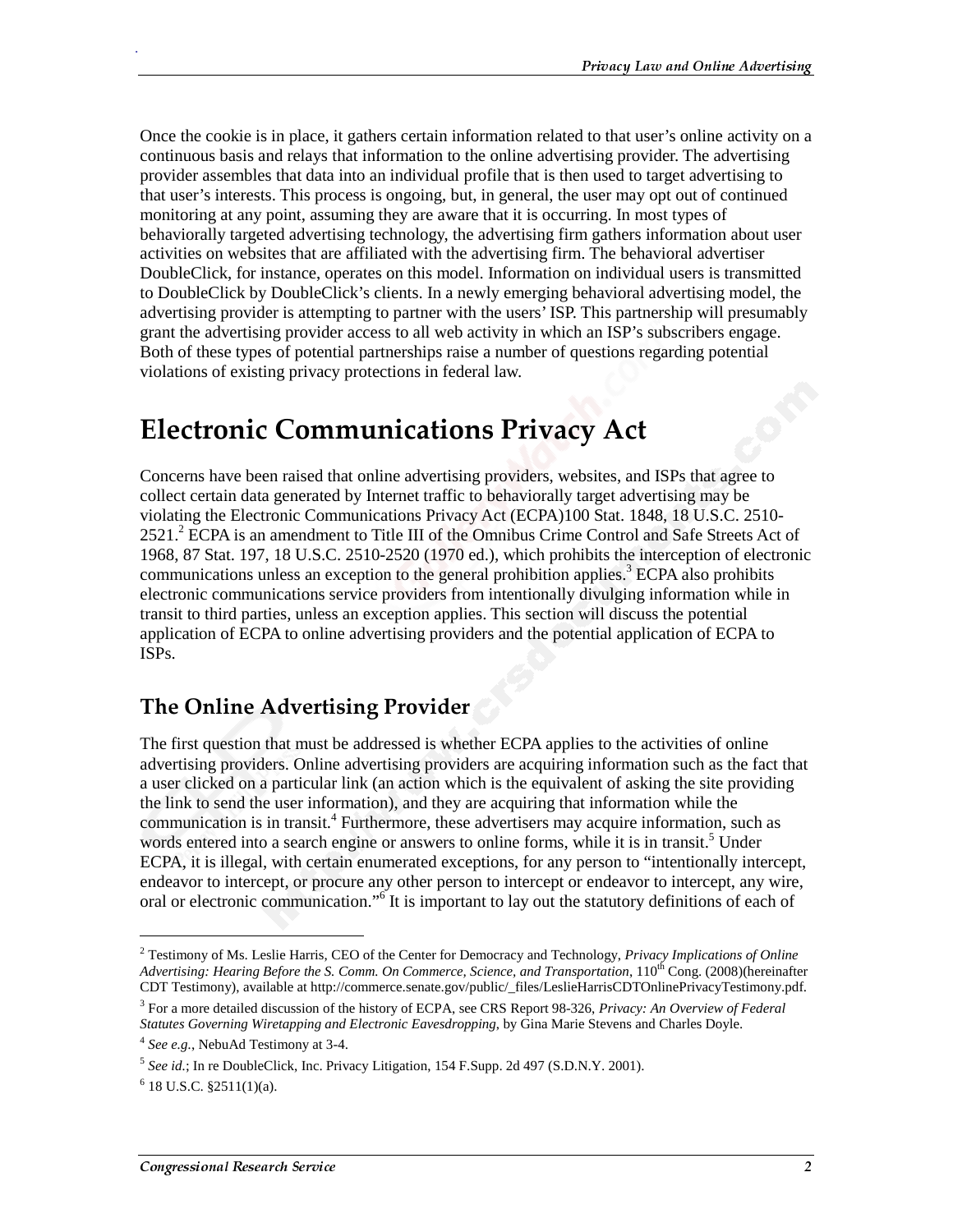the key terms in order to assess whether the ECPA prohibition and/or any of its exceptions applies to activities conducted by online behavioral advertisers.

- "Intercept" means the aural or other acquisition of the contents of any wire, electronic, or oral communication through the use of any electronic, mechanical, or other device.<sup>7</sup>
- "Contents" when used with respect to any wire, oral, or electronic communication includes any information concerning the substance, purport, or meaning of that communication.<sup>8</sup>
- "Electronic Communication" means any transfer of signs, signals, writing, images, sounds, data, or intelligence of any nature transmitted in whole or in part by a wire, radio, electromagnetic, photoelectronic, or photo optical system that affects interstate or foreign commerce.<sup>9</sup>

Because the advertisers record that a particular user requested information from a website by clicking on a particular link or sent information to a website via a search entry or other method, the advertisers appear to be "intercepting" the "contents" of those "electronic communications." Therefore, the interceptions are likely covered by ECPA.<sup>10</sup>

Merely determining that this type of data acquisition by online advertisers is an interception for the purposes of ECPA does not end the analysis. ECPA excepts certain communication interceptions from its prohibition. The exception to ECPA that would most likely apply to these types of interceptions is the exception that allows for interception of communications with the consent of one of the parties.<sup>11</sup> The question of when and how consent to the interception may be given is addressed below.

#### **The Internet Service Provider**

The second question to be addressed is whether ECPA applies to ISP providers that would allow online advertising providers to gather data from traffic over the ISP's network. ECPA prohibits any person or entity providing an electronic communications service from intentionally divulging the "contents of any communications ... while in transmission on that service to any person or entity other than an addressee or intended recipient of such communications or an agent of such addressee or intended recipient."<sup>12</sup> This section seems to apply to ISPs that would agree to allow

ļ

 $7$  18 U.S.C. §2510(4).

<sup>8</sup> 18 U.S.C. §2510(8).

 $9$  18 U.S.C. §2510(12).

 $10$  It is worth noting that there has yet to be a court case to decide definitively that ECPA applies to this type of data collection. In the cases cited here, the online advertising providers made their cases by assuming, but not conceding, that ECPA applied to the data collection. *See* In re Pharmatrk, Inc. Privacy Litigations, 329 F.3d 9 (1<sup>st</sup> Cir. 2003); In re DoubleClick, Inc. Privacy Litigation, 154 F.Supp. 2d 497 (S.D.N.Y. 2001).

 $11$  "It shall not be unlawful under this chapter for a person not acting under color of law to intercept a wire, oral, or electronic communication where such person is a party to the communication or where one of the parties to the communications has given prior consent to such interception unless such communication is intercepted for the purpose of committing any criminal or tortious act in violation of the Constitution or laws of the United States or any State." 18 U.S.C. §2511(2)(d).

 $12$  18 U.S.C. §2511(3)(a). It is worth noting that this section does not require that the divulgence of information while it is in transit by an electronic communications service be an "interception" in order for it to be prohibited. Data (continued...)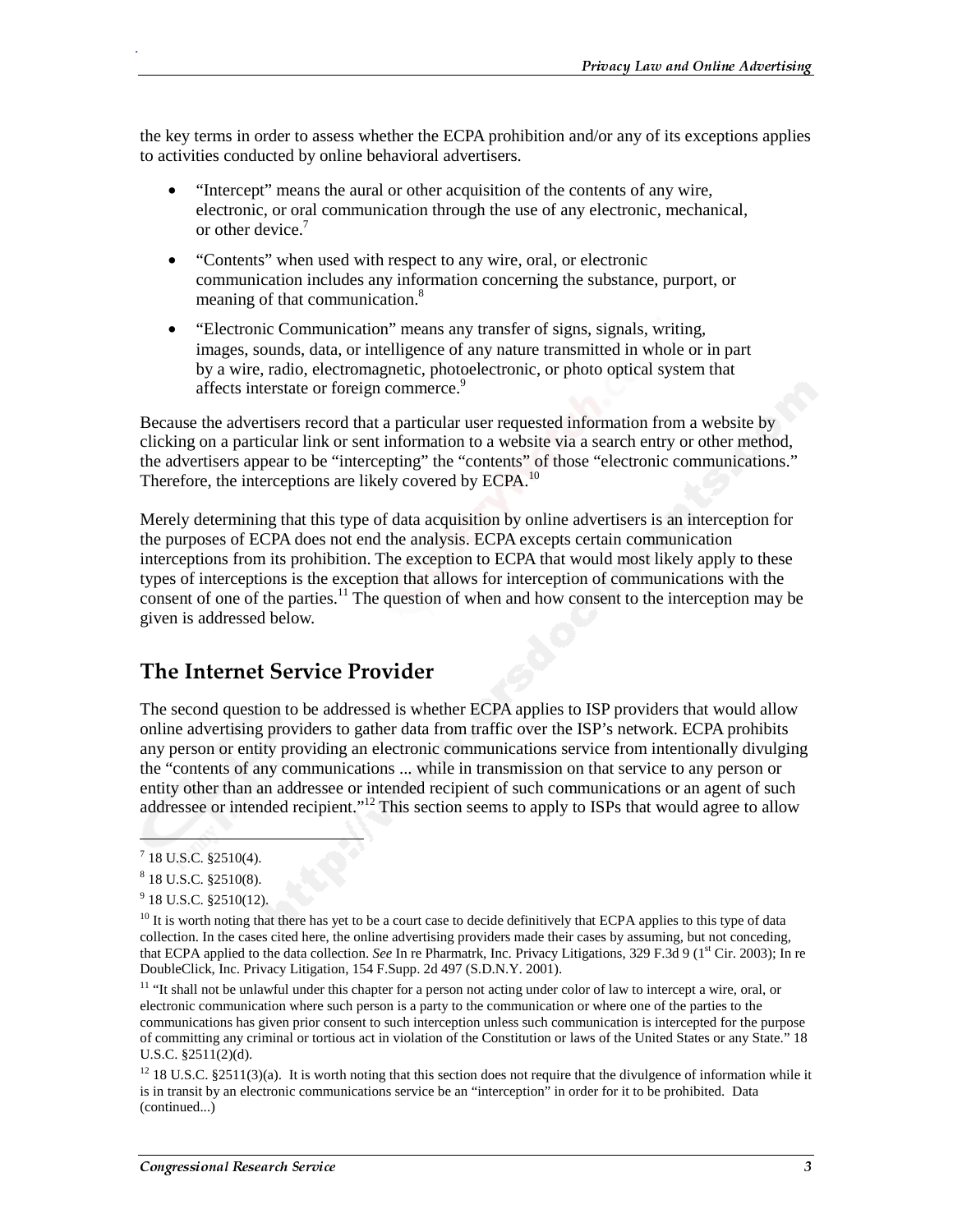online advertising providers to acquire portions of the web traffic of ISP customers, because the ISP would be allowing the advertising providers to acquire the contents of communications while they are in transmission and neither the advertising provider nor the ISP would, in most cases, be the addressee or intended recipient of the communications.

Again, determining that the data collection is likely covered by ECPA does not end the analysis. An ECPA exception may apply. ISPs are allowed to divulge the contents of communications while in transit if the divulgence is part of "any activity which is a necessary incident to the rendition of [that service] or to the protection of the rights or property of the provider of that service."<sup>13</sup> It does not seem likely that this exception applies to ISPs when contracting with online advertising providers. Though the service for which they contract may help keep the websites of the advertising provider's clients free to the public by producing advertising revenue, the interception is not necessary to maintain an ISP's proper function or solvency and, therefore, likely is not necessary to the rendition of Internet access service.<sup>14</sup> ISPs also are allowed to divulge the contents of a communication in transit "with the lawful consent of the originator or any addressee or intended recipient of such communication."<sup>15</sup> If the ISPs obtain the consent of their customers to intercept some of their online activities, this exception to ECPA would seem to apply. Again, the questions of how and when consent may be obtained and what constitutes "lawful consent" arise and are addressed in the following section.

#### The Consent Exception to ECPA

As noted above, interception of electronic communications is not prohibited by ECPA if one of the parties to the communications has consented to the interception. Consent is not defined by ECPA; nor do precise instructions of how and when consent may be obtained under ECPA appear in regulation. Therefore, it has been left largely to the courts to determine when consent to intercept a communication otherwise covered by ECPA's prohibitions has been granted.<sup>16</sup> There

j

.

13 18 U.S.C. §2511(2)(a)(i).

<sup>(...</sup>continued)

acquisition can only be categorized as an "interception" for the purposes of ECPA "through the use of any electronic, mechanical, or other device." 18 U.S.C. §2510(4). The statute makes clear that "electronic, mechanical, or other device" does not mean the equipment or facilities of a wire or electronic communications service that are used in the ordinary course of the provider's business. 18 U.S.C. 2510(5). Therefore, it is possible that when an ISP allows a third party to collect data that is in transit over its network the ISP may not be "intercepting" that data as the term "intercept" is defined by ECPA. Nonetheless, "intentionally divulging the contents of any communication while in transmission" over an ISP's network is prohibited by 18 U.S.C. §2511(3)(a), unless it meets one of the exceptions outlined in 18 U.S.C. § 2511(3)(b).

<sup>14</sup> *See, e.g.*, U.S. Census 2006 Annual Survey (Information Sector), *Internet Service Providers—Estimated Sources of Revenue and Expenses for Employer Firms: 2004 Through 2006* at 32, Table 3.4.1 (April 15, 2006) (indicating that internet access service are responsible for the greatest percentage of revenue earned by ISPs) available at http://www.census.gov/svsd/www/services/sas/sas\_data/51/2006\_NAICS51.pdf; Comcast Corporation, Quarterly Report (Form 10-Q) (June 30, 2008) (reporting that 95% of Comcast Corporation's consolidated revenue is derived from its cable operations, which includes the provision of high-speed internet services) available at http://sec.gov/ Archives/edgar/data/1166691/000119312508161385/d10q.htm.

 $15$  18 U.S.C. 2511(3)(b)(ii).

<sup>16</sup> *See e.g.*, United States v. Friedman, 300 F.3d 111, 122-23 (2d Cir. 2002)(inmate use of prison phone);United States v. Faulkner, 439 F.3d 1221, 1224 (10<sup>th</sup> Cir. 2006)(same); United States v. Hammond, 286 F.3d 189, 192 (4<sup>th</sup> Cir. 2002) (same); *United States v. Footman*, 215 F.3d 145, 154-55 (1<sup>st</sup> Cir. 2000) (same); Griggs-Ryan v. Smith, 904 F.2d 112, 116-17 (1st Cir. 1990) (use of landlady's phone); United States v. Rivera, 292 F. Supp. 2d 838, 843-45 (E.D. Va. 2003)(inmate use of prison phone monitored by private contractors). For a discussion of the consent exception to the Wiretap Act as it is applied in other contexts, see, CRS Report 98-326, *Privacy: An Overview of Federal Statutes*  (continued...)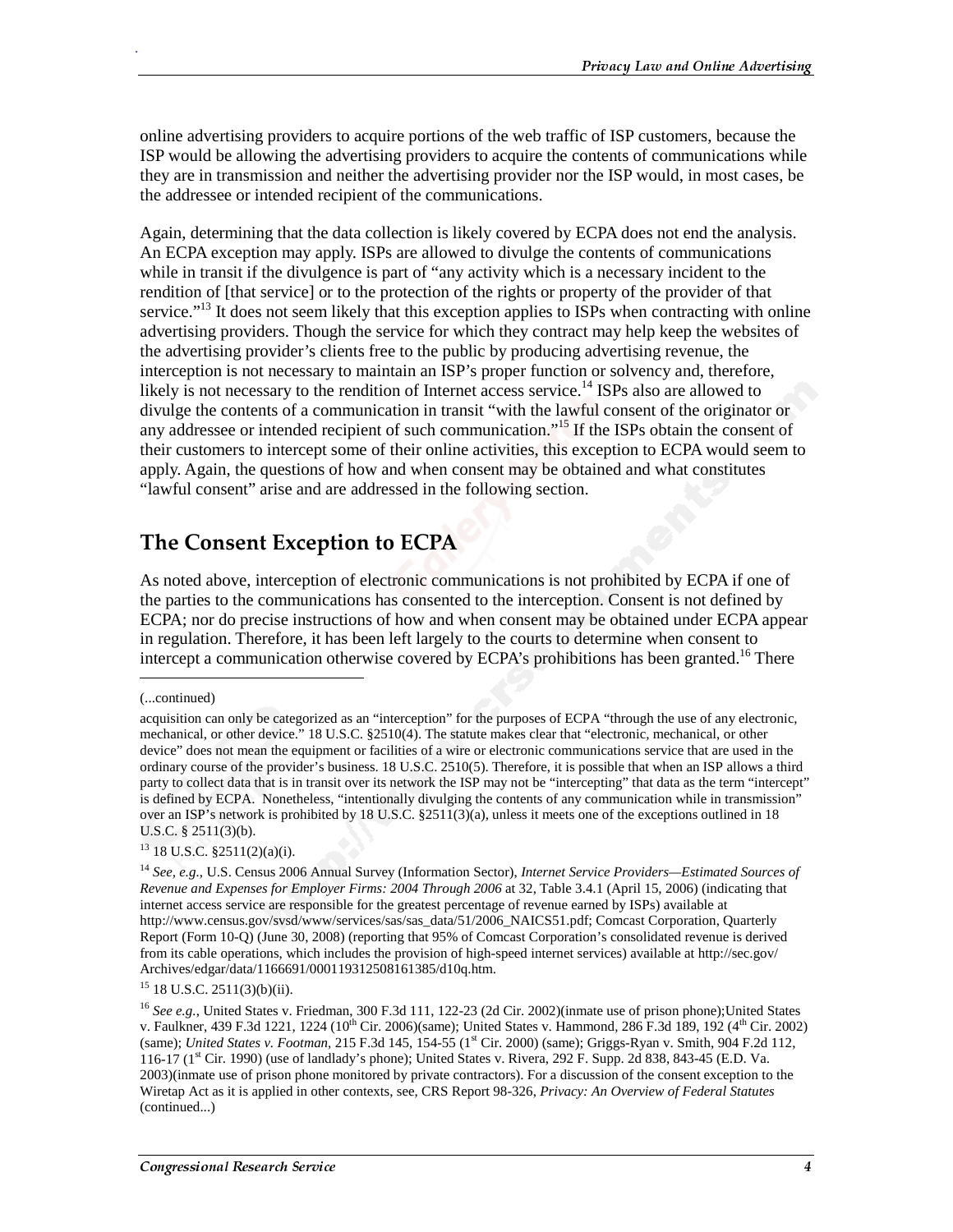have been few cases dealing with ECPA's application to online advertising providers and none examining ECPA's application to agreements between ISP providers and online advertising providers. As a result, many open-ended questions exist regarding how to obtain adequate consent. This section first will examine whether the consent exception to ECPA applies to data collection agreements between online advertising providers and website operators. It will then examine whether and how the consent exception applies to data collection agreements between ISPs and online advertising providers.

#### Data Collection Agreements Between Website Operators and Online **Advertising Providers**

Agreements for online advertising providers to monitor certain web traffic may be between the online advertising provider and the website operators seeking to have ads placed on their sites. The advertising providers receive information about user activity on participating websites and aggregate that data to better target ads. In litigation against the online advertising provider DoubleClick for violations of ECPA, the court examined whether websites were "users" of electronic communications services under ECPA.<sup>17</sup> ECPA defines a "user" as "any person or entity who (A) uses an electronic communication service; and (B) is duly authorized by the provider of such service to engage in such use."<sup>18</sup> The court reasoned that websites are "users" (and, therefore, "parties to the communications" at issue) because they actively respond to requests they receive over electronic communications services by deciding whether to send the requested document, breaking the document down into TCP/IP protocol, and sending the packets over the Internet.<sup>19</sup> Because websites are "users" of electronic communications, the court found that websites are also "parties to the communications" in dispute; therefore, website owners have the ability to consent to a communication's interception.<sup>20</sup>

The court also held that the website operators had consented, by virtue of their contract with DoubleClick, to allow the company to intercept certain traffic on their websites in order to target advertising to website visitors.<sup>21</sup> Consent for private interceptions of electronic communications cannot be granted if the purpose of the interception is the commission of criminal or tortious conduct.<sup>22</sup> The court noted that the focus of the determination of criminal or tortious purpose under ECPA is "not upon whether the interception itself violated another law; it is upon whether the purpose for the interception—its intended use—was criminal or tortious."<sup>23</sup> Applying that standard, the court found that the plaintiffs had not alleged that DoubleClick's primary motivation for intercepting communications was to injure plaintiffs tortiously. In the court's view, even if DoubleClick's actions ultimately proved tortious or criminal, there was no evidence that

j

<sup>(...</sup>continued)

*Governing Wiretapping and Electronic Eavesdropping*, by Gina Marie Stevens and Charles Doyle.

<sup>&</sup>lt;sup>17</sup> In re DoubleClick, Inc. Privacy Litigation, 154 F.Supp. 2d 497 (S.D.N.Y. 2001).

 $18$  18 U.S.C. §2510(13).

<sup>19</sup> In re DoubleClick, Inc. Privacy Litigation, 154 F.Supp. 2d at 508-09.

<sup>20</sup> *Id*. at 514.

<sup>21</sup> *Id.* at 509-513.

 $22$  18 U.S.C.  $$2511(2)(d)$ .

 $^{23}$  In re DoubleClick, Inc. Privacy Litigation, 154 F.Supp. 2d at 516 (quoting Sussman v. ABC, 196 F.3d 1200, 1202)  $(9^{th}$  Cir. 1999)).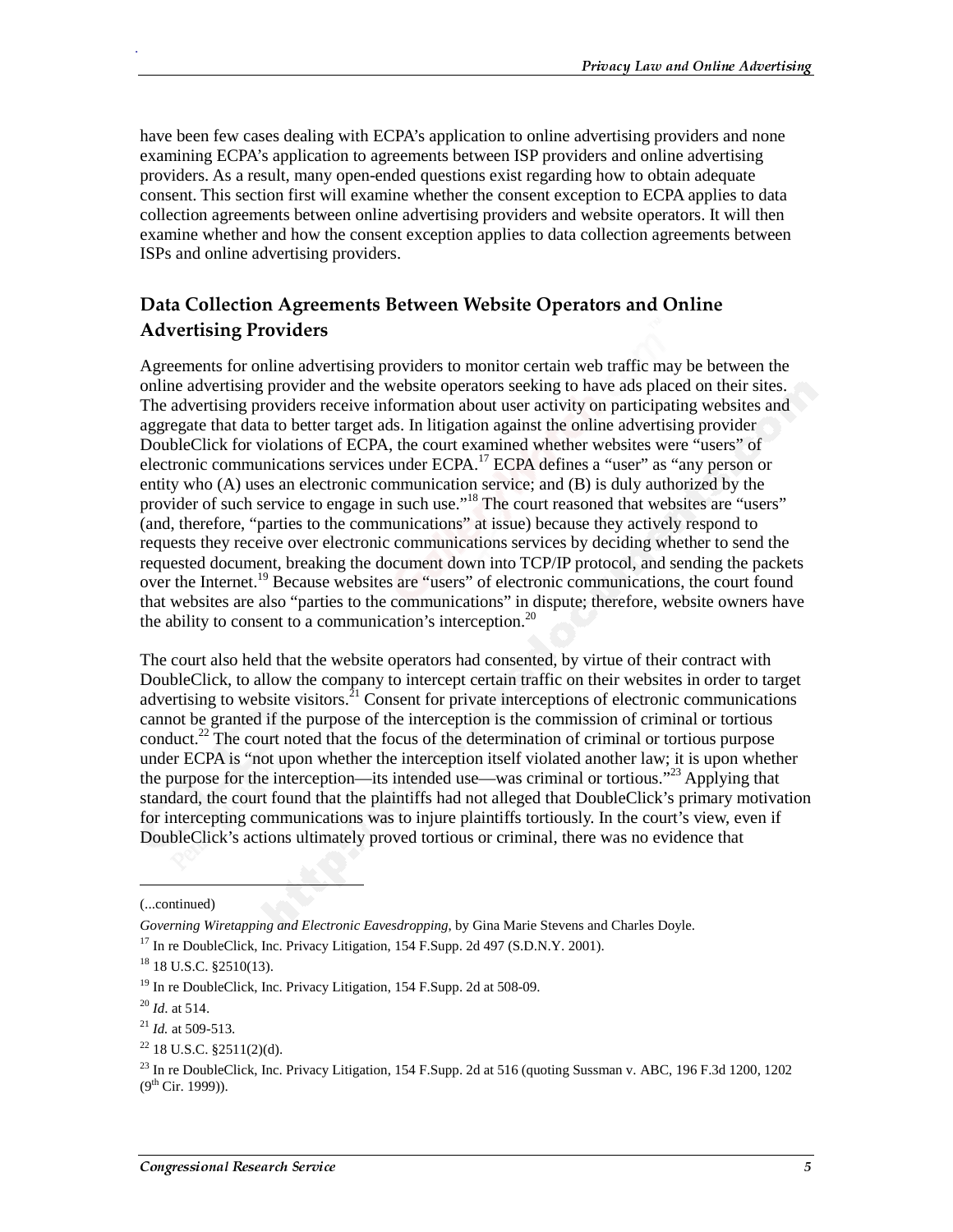DoubleClick was motivated by tortious intent. As a result, the court found that the consent exception to ECPA was satisfied.<sup>24</sup>

In a similar suit against online advertising provider Pharmatrak, the court outlined limitations to the consent exception regarding these types of agreements. In that case, Pharmatrak had contracted with certain drug companies to provide advertising on their websites. Included in the agreement was permission for the advertising provider to record certain web traffic that did not include personally identifiable information.<sup>25</sup> Perhaps inadvertently, the online advertising provider did collect a small amount of personally identifiable information though it had pledged not to do so. The advertiser argued that consent had been granted for such interception. The court disagreed. According to the court, it is for the party granting consent to define its scope, and the parties in this case had not consented to the collection of personally identifiable information.<sup>26</sup> In collecting personally identifiable information by intercepting data without the consent of one of the parties, the online advertiser potentially had violated ECPA, but may have lacked the requisite intent to be found liable under the statute.<sup>27</sup> The appeals court directed the trial court to conduct further investigation into the matter.

Given the conclusions in the above cases, it appears that online advertising providers, like DoubleClick, that partner to collect data from individual websites generally are not violating ECPA, because the websites are "parties to the communication" with the ability to consent to interception. Based on these cases, the advertising providers will not be seen as running afoul of ECPA so long as the data the advertising providers collect do not fall outside the scope of the data the advertising providers' clients have agreed to disclose.

#### Data Collection Agreements Between ISPs and Online Advertising Providers

On the other hand, when the partnership is between the ISP and the online advertising provider, neither of the parties to the agreement to intercept web traffic is a party to the communications that are being intercepted. Therefore, it would appear that consent for the interceptions must be obtained from individual customers of the ISPs. The questions, in these circumstances, are whether consent must be "affirmative," or if it can be "implied," and if consent must be "affirmative" what process must be used to obtain such consent from individual users.

#### "Affirmative" or "Implied" Consent

Consent to interceptions has been implied by the surrounding circumstances of communications. While consent may be implied, it may not be "casually inferred."<sup>28</sup> It seems unlikely, as a result, that merely by using an ISP's service, a customer of that service has implied her consent to the interception of her electronic communications by online advertising providers. If consent likely may not be implied simply from use of an ISP's service, then a form of affirmative consent from the ISP's customer would be necessary.

 $\overline{a}$ 

<sup>24</sup> *Id*. at 518-19.

<sup>&</sup>lt;sup>25</sup> In re Pharmatrk, Inc. Privacy Litigations, 329 F.3d 9 ( $1<sup>st</sup> Cir. 2003$ ).

<sup>26</sup> *Id*. at 20.

<sup>27</sup> *Id*. at 23.

<sup>&</sup>lt;sup>28</sup> Williams v. Poulos, 11 F.3d 271, 281 (1<sup>st</sup> Cir. 1993)(finding that defendant corporation violated the Wiretap Act, because it did not have implied consent or a business necessity to place wiretaps).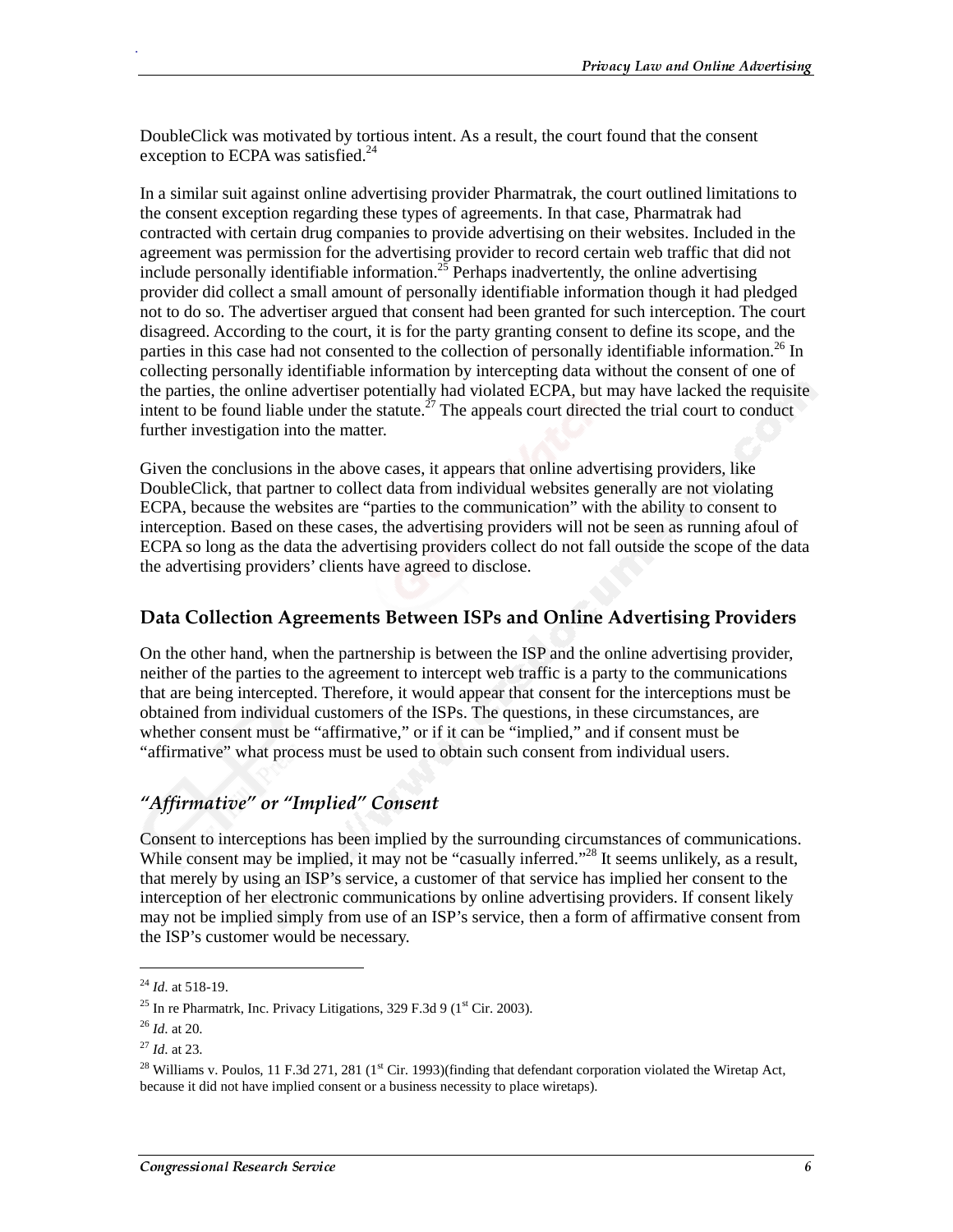#### "Opt-in" v. "Opt-out" Consent

.

In other statutes requiring consent for certain types of disclosure, regulatory regimes have developed to define when and how affirmative consent should be obtained.<sup>29</sup> A similar debate is occurring now involving how ISPs should obtain consent from their customers to share data about their online activities with online advertising providers. The debate centers around whether ISPs and advertisers must obtain "opt-in" consent or if they may continue to obtain "opt-out" consent for these interceptions.

"Opt-in" consent is obtained when a party to the communication is notified that his or her ISP has agreed to allow an online advertiser to track that person's online activity in order to better target advertising to that person. The advertiser, however, may not begin to track that individual's web activity until the individual responds to the notification granting permission for such activity.<sup>30</sup> If the individual never responds, interception can never begin. "Opt-out" consent, by contrast, is obtained when a party to the communication is notified that his or her ISP has agreed to allow an online advertiser to track that person's online activity and the advertising provider will begin such tracking *unless* the individual notifies the ISP or the advertiser that he or she does not grant permission for such activity.<sup>31</sup> If the individual never responds, interception will begin. Currently, it appears that companies such as NebuAd are obtaining or planning to obtain "opt-out" consent for the information gathering they engage in with  $ISPs$ .<sup>32</sup> The present question is whether "optout" consent is sufficient to satisfy the ECPA consent requirement. This question has yet to be addressed by a federal court or clarified by legislation or regulation. However, as discussed below, if Section 631 of the Communications Act applies to this type of data collection, "opt-in" consent may already be required for cable companies acting as ISPs (though this may not be required of telco companies such as Verizon or AT&T that operate as ISPs).

### **Section 631 of the Communications Act**

It is also possible that privacy provisions of the Communications Act apply to agreements between cable operators acting as ISPs and online advertising providers.<sup>33</sup> Section 631 of the Communications Act provides basic privacy protections for personally identifiable information

<sup>29</sup> *See e.g.*, *In the Matter of Implementation of the Telecommunications Act of 1996; Telecommunications Carriers; Use of Customer Proprietary Network Information and Other Customer Information; IP-Enabled Services*, 22 FCC Rcd 6927 (2007)(outlining under what circumstances voice service providers must obtain "opt-in" v. "opt-out" consent in order to disclose Customer Proprietary Network Information(CPNI)). For a discussion of the FCC's CPNI disclosure regulations, see CRS Report RL34409, *Selected Laws Governing the Disclosure of Customer Phone Records by Telecommunications Carriers*, by Kathleen Ann Ruane.

 $\overline{a}$ 

<sup>&</sup>lt;sup>30</sup> See The Network Advertising Initiative's Self-Regulatory Code of Conduct for Online Behavioral Advertising, Draft: For Public Comment, available at http://networkadvertising.org/networks/

NAI\_Principles\_2008\_Draft\_for\_Public.pdf (last visited July 28, 2008). *See also*, 47 C.F.R. §2003(k)(defining "opt-in" approval in the CPNI context).

<sup>&</sup>lt;sup>31</sup> See The Network Advertising Initiative's Self-Regulatory Code of Conduct for Online Behavioral Advertising, Draft: For Public Comment, available at http://networkadvertising.org/networks/

NAI\_Principles\_2008\_Draft\_for\_Public.pdf (last visited July 28, 2008). *See also*, 47 C.F.R. §2003(l)(defining "optout" approval in the CPNI context).

<sup>32</sup> NebuAd Testimony at 4.

<sup>33</sup> Testimony of Ms. Leslie Harris, CEO of the Center for Democracy and Technology, *Privacy Implications of Online*  Advertising: Hearing Before the S. Comm. On Commerce, Science, and Transportation, 110<sup>th</sup> Cong. (2008).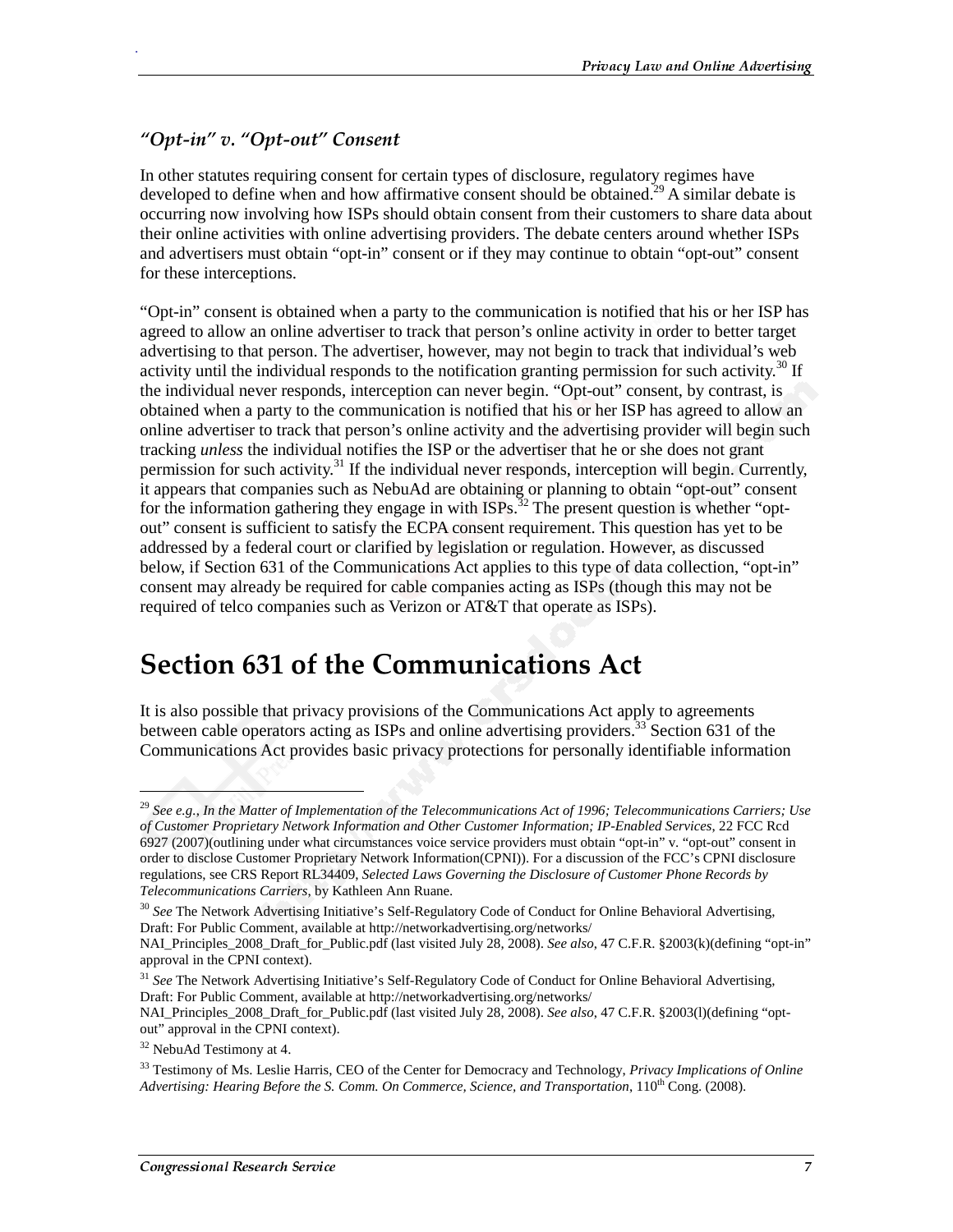gathered by cable operators.<sup>34</sup> Specifically, cable operators must provide notice to subscribers, informing them of the types of personally identifiable information the cable operator collects, how it is disclosed, how long it is kept, etc.<sup>35</sup> Cable operators are prohibited from collecting personally identifiable information over the cable system without a subscriber's prior written or electronic consent.<sup>36</sup> Cable operators are also forbidden to disclose personally identifiable information without prior written or electronic consent of subscribers and must take action to prevent unauthorized access to personally identifiable information by anyone other than the subscriber or cable operator.<sup>37</sup> NebuAd has argued that Section 631 does not apply to the activities of cable operators when cable operators are acting as cable modem service providers.<sup>38</sup>

Section 631 governs the protection of information about subscribers to "any cable service or other service" provided by a cable operator. "Other service" is defined as "any wire or radio communications service provided using any of the facilities of a cable operator that are used in the provision of cable service."39 In its order classifying cable modem services as "information services," the FCC stated the belief that "cable modem service would be included in the category of 'other service' for the purposes of section 631."40 Furthermore, in 1992, Congress added the term "other services" to Section 631 as part of the Cable Television and Consumer Protection and Competition Act.<sup>41</sup> The House Conference Report on the law clarified that provisions redefining the term "other services" were included in order "to ensure that new communications services provided by cable operators are covered by the privacy protections" of Section  $631<sup>42</sup>$ 

Section 631 is judicially enforced, however, and it is for the courts to interpret the scope of its application absent more specific guidance from Congress.43 It is unclear whether all of the provisions of Section 631 encompass Internet services. "Other services" have been interpreted by at least one district court to encompass Internet services.<sup>44</sup> On the other hand, in 2006, the Sixth Circuit Court of Appeals found that the plain language of Section 631(b) precluded its application to broadband Internet service.<sup>45</sup> Section  $631(b)$  prohibits cable operators from using their cable

 $35$  47 U.S.C. §551(a).

j

.

36 47 U.S.C. §551(b).

 $37$  47 U.S.C. §551(c).

 $34$  Codified at 47 U.S.C. §551. It is important to note that those providing DSL Internet service over phone lines, such as Verizon or AT&T, would not be subject to the provisions of Section 631, because they are not cable operators. Testimony of Ms. Gigi B. Sohn, President, Public Knowledge, *Broadband Providers and Consumer Privacy: Hearing Before the S. Comm. On Commerce, Science, and Transportation*, 110<sup>th</sup> Cong. (2008)(hereinafter Public Knowledge Testimony), available at http://commerce.senate.gov/public/\_files/SohnTestimony.pdf.

<sup>&</sup>lt;sup>38</sup> Memorandum from NebuAd, Inc., Legal and Policy Issues Supporting NebuAd's Services at 6.

 $39$  47 U.S.C. Sec. §551(a)(2)(B).

<sup>40</sup> *In the Matter of Inquiry Concerning High-Speed Access to the Internet Over Cable and Other Facilities; Internet Over Cable Declaratory Ruling; Appropriate Regulatory Treatment for Broadband Access to the Internet Over Cable Facilities*, 17 FCC Rcd at 4854, ¶ 112.

<sup>41</sup> Cable Television and Consumer Protection and Competition Act, P.L. 102-385.

 $42$  H.Rept. 102-862.

<sup>43</sup> *See* 47 U.S.C. 551(f).

<sup>44</sup> *See* Application of the United States of America for an Order Pursuant to 18 U.S.C. Sec. 2703(D), 157 F. Supp. 2d 286, 291 (SDNY 2001)(finding that the notice requirement for the disclosure of personally identifiable information under 47 U.S.C. §551 included Internet services, except under 47 U.S.C. §551(h), which was exempt specifically from the broad definition of "other services").

<sup>&</sup>lt;sup>45</sup> Klimas v. Comcast Cable, Inc.,  $465$  F.3d 271, 276 ( $6^{\text{th}}$  Cir. 2006).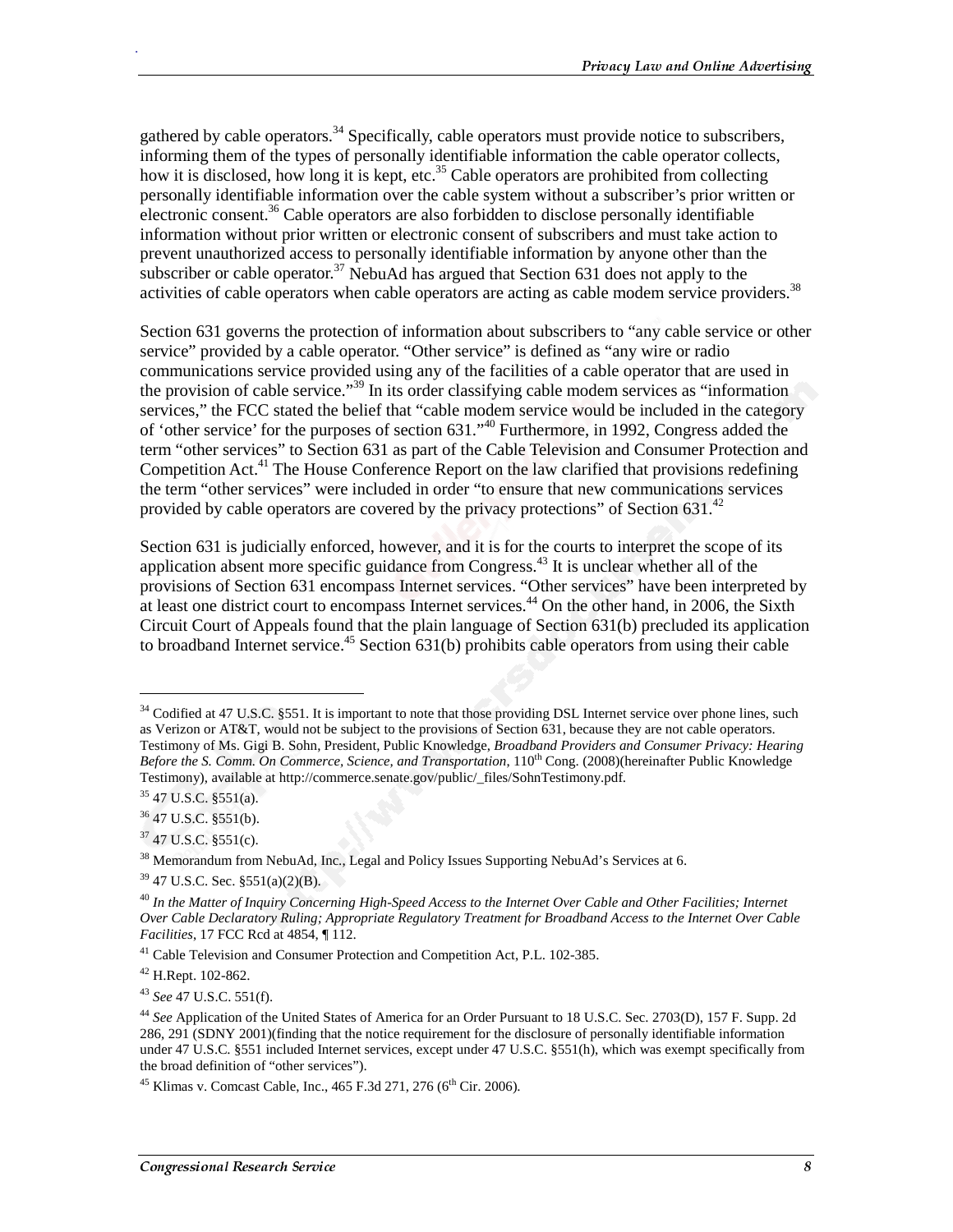systems to collect personally identifiable information without the consent of subscribers.<sup>46</sup> The court based its decision that Internet services were not covered by this prohibition on its interpretation of the definition of "cable systems."47 The court found that the systems that deliver Internet services are not the systems that Section 631(b) addresses, and therefore, cable operators were not prohibited by Section 631(b) from collecting personally identifiable information over systems that delivered Internet access services. The Supreme Court has yet to rule on this issue.

Even if Section 631(b) does not prevent cable operators from collecting personally identifiable information over broadband Internet services, Section 631(c) may prohibit the disclosure of such information to third parties regardless of whether the information was collected over the cable system.<sup>48</sup> Section  $631(c)$  of the Communications Act states that "a cable operator shall not disclose personally identifiable information concerning any subscriber without the prior written or electronic consent of the subscriber concerned and shall take such actions as are necessary to prevent unauthorized access to such information by a person other than the subscriber or cable operator."49 If a cable operator, as an ISP, agrees to allow an online advertising provider to inspect traffic over its cable system and to acquire some of that information, it seems that the cable operator/ISP is disclosing information to the online advertising provider. Such disclosure would apparently be a violation of the Communications Act if (1) the information disclosed is personally identifiable information and (2) the cable operator/ISP is disclosing it without the prior written or electronic consent of the subscribers to whom the information pertains.

Whether online advertising providers are gathering personally identifiable information in order to provide their services is a matter of much debate. Section 631 does not define what personally identifiable information is; it defines what personally identifiable information is not. According to 631, Personally Identifiable Information (PII) does not include "any record of aggregate data which does not identify particular persons."<sup>50</sup> Online advertising providers claim that they do not collect any personally identifiable information.<sup>51</sup> Public interest groups and other commentators disagree, citing scenarios in which data which was not supposed to contain personally identifiable information was used to identify individuals.<sup>52</sup> Because Section 631 is judicially enforced, it is likely that whether online advertisers are acquiring personally identifiable information as opposed to aggregate data that do not identify particular persons will be a determination made by a federal trial court. To date, there have been no cases addressing this question.

Assuming even that online advertising providers are gathering personally identifiable information, cable operators are allowed to disclose personally identifiable information as long as they obtain the prior written or electronic consent of the relevant subscribers, essentially an "opt-

j

.

 $50$  47 U.S.C. §551(a)(2)(A).

 $46$  47 U.S.C. §551(b)(1).

<sup>47</sup> *Klimas*, 465 F.3d at 276.

 $48$  47 U.S.C. §551(c)(1).

 $49$  47 U.S.C. §551(c)(1). Cable operators, however, may collect such information without consent for the purposes of obtaining information necessary to provide cable services or other services provided to the subscriber or to detect unauthorized reception of cable communications. Cable operators may disclose personally identifiable information without consent when it is necessary to render cable services or other services provided by the cable operator to the subscriber, pursuant to a valid court order, and in other limited circumstances. 47 U.S.C. 551 (c)(2). These exemptions do not appear to apply in this case.

<sup>51</sup> *See, e.g.*, NebuAd Testimony.

<sup>52</sup> *See, e.g.*, CDT Testimony.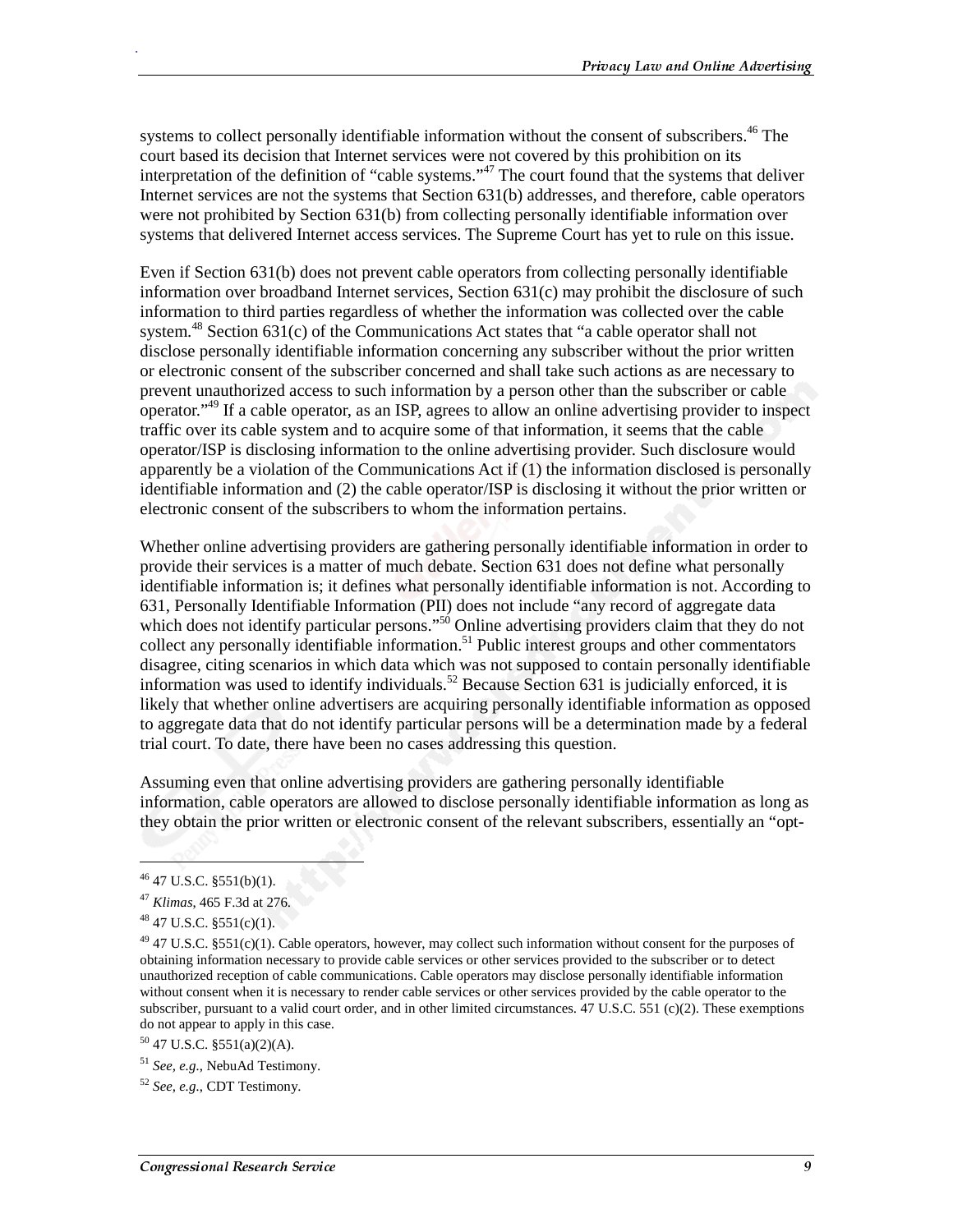in" standard.<sup>53</sup> In the event that online advertising companies are determined to be gathering personally identifiable information and that Section  $631(c)$  applies to cable operators in their provision of cable modem services, cable operators would be required to obtain consent for such disclosure under an "opt-in" regime.

# Federal Trade Commission Online Advertising Self-Regulatory Principles

In February of 2009, the FTC released a new set of Self Regulatory Principles for Online Behavioral Advertising.<sup>54</sup> These principles represent the most recent step in the FTC's ongoing examination of behavioral advertising practices, which began with the release of proposed selfregulatory principles for public comment in December of 2007.<sup>55</sup> Among other things, the finalized principles clarified the types of advertising to which they should be applied and discussed what types of Non-PII should be included when notifying a consumer about what types of data the site or advertiser is collecting about him/her. A brief sketch of the principles follows.<sup>56</sup>

- The FTC's principles cover only online behavioral advertising. Online behavioral advertising means "the tracking of a consumer's online activities *over time*." The principles make clear that so-called "first party" advertising (where no information is shared with a third party) and contextual advertising (where the ad is based on a single page visit or search) are not covered by the principles.
- According to the principles, websites engaged in online behavioral advertising should provide clear notification to consumers regarding the types of data being collected on the site and why, as well as the opportunity for consumers to choose whether their data may be collected for such purposes.
- Companies collecting the data should provide reasonable security for the data. The security measures should be concomitant with the sensitivity of the data (the more sensitive the data, the more protected it should be). The data should be retained only so long as necessary to fulfill a legitimate business purpose or as required by law.
- Companies must keep the promises they make to their customers. If the company decides to use *previously* collected data for purposes that differ materially from the uses the company described to the customer at the time data collection began, the company should obtain the affirmative express consent of affected customers.
- Companies should collect sensitive data (e.g., social security number, medical information, financial account information, etc.) for behavioral advertising only after obtaining affirmative express consent from the consumer.

j

<sup>53 47</sup> U.S.C. §551(c).

<sup>54</sup> FTC Staff, *Self-Regulatory Principles for Online Behavioral Advertising* (Feb. 12, 2009), *available at*  http://www.ftc.gov/os/2009/02/P085400behavadreport.pdf.

<sup>55</sup> FTC Staff, *Online Behavioral Advertising: Moving the Discussion Forward to Possible Self-Regulatory Principles* (Dec. 20, 2007), *available at* http://www.ftc.gov/os/2007/12/P859900stmt.pdf.

<sup>56</sup> FTC Staff, *Self-Regulatory Principles for Online Behavioral Advertising*, at 46-47 (Feb. 12, 2009), *available at*  http://www.ftc.gov/os/2009/02/P085400behavadreport.pdf.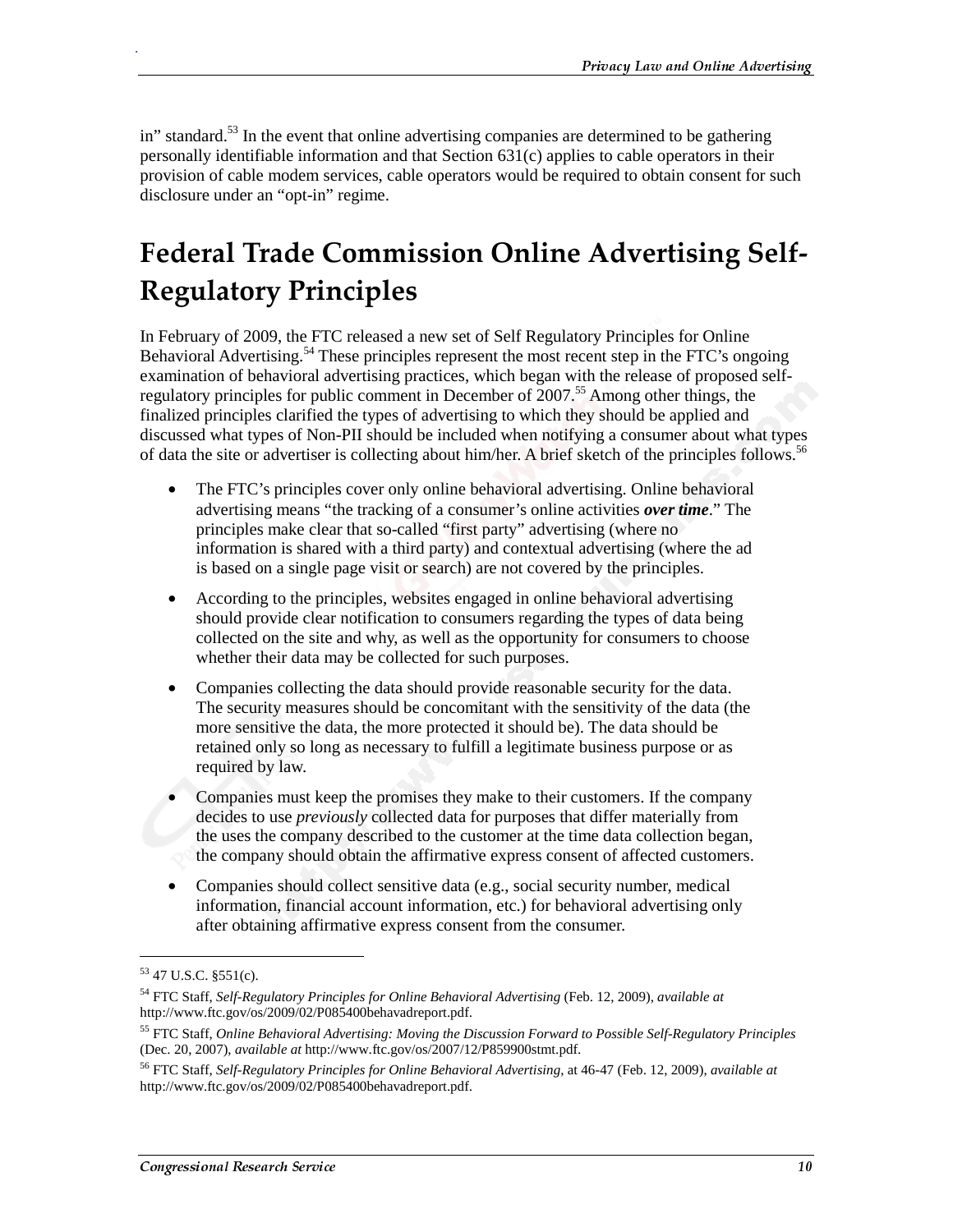The FTC noted that the release of these principles is a step in the ongoing process of evaluating the online behavioral advertising industry. The principles do not absolve the companies of their responsibilities under other governing laws (i.e., Section 5 of the Federal Trade Commission Act). the FTC pledged to continue to monitor online behavioral advertising issues and its affect on consumer privacy.

## Network Advertising Initiative Standards

The Network Advertising Initiative (NAI) is an industry group composed of online advertising providers that has developed voluntary privacy, notice, and consent standards that are considered to represent industry best practices for the protection of data gathered for the purposes of behavioral advertising.<sup>57</sup> These standards do not have the force of law, but a number of online advertising providers have pledged to abide by them.

In December of 2008, the NAI released a new "Self-Regulatory Code of Conduct."58 Under these standards, members of the NAI must post clear and conspicuous notice on their websites describing their data collection, transfer, and use practices. The Code instructs NAI members to require the sites with which they contract for behavioral advertising to post conspicuous notice of, among other things, the types of data collected by the company and how that data is used or transferred to third parties. Members also must contractually require any third parties to whom they provide personally identifiable information to comply with the Self-Regulatory Code of Conduct.

The Self-Regulatory Code creates three tiers of information that may be collected for behavioral advertising: non-personally identifiable information (Non-PII),<sup>59</sup> personally identifiable information  $(PH)$ ,<sup>60</sup> and Sensitive Consumer Information.<sup>61</sup> The code requires "opt-out" consent for the use of Non-PII. The prospective use of PII that is to be merged with Non-PII requires "opt-out" consent accompanied by a "robust notice"<sup>62</sup> that occurs prior to data collecion. The use

http://www.networkadvertising.org/networks/2008%20NAI%20Principles\_final%20for%20Website.pdf (last visited January 13, 2009).

j

<sup>57</sup> Network Advertising Initiative, http://networkadvertising.org/index.asp.

<sup>58</sup> The Network Advertising Initiative's Self-Regulatory Code of Conduct, available at

<sup>59</sup> Non-PII is information that is not PII or Sensitive Consumer Information.

<sup>60 &</sup>quot;PII includes name, address, telephone number, email address, financial account number, government-issued identifier, and any other data used or intended to be used to identify contact or precisely locate a person." The Network Advertising Initiative's Self-Regulatory Code of Conduct, Section II, available at http://www.networkadvertising.org/ networks/2008%20NAI%20Principles\_final%20for%20Website.pdf (last visited January 13, 2009).

<sup>&</sup>lt;sup>61</sup> "Sensitive Consumer Information includes: Social Security Number or other Government-issued identifier; insurance plan numbers, financial account numbers; information that describes the precise real-time geographic location of an individual derived through location-based services such as through GPS-enabled services; precise information about past, present, or potential future health or medical conditions or treatments, including genetic, genomic, and family medical history." It seems that some of the information included in the definition of PII is also included in the definition for Sensitive Consumer Information. The Code of Conduct indicates that the definition of Sensitive Consumer Information will be further developed in the coming implementation guidelines. The Network Advertising Initiative's Self-Regulatory Code of Conduct, Section II, available at http://www.networkadvertising.org/networks/ 2008%20NAI%20Principles\_final%20for%20Website.pdf (last visited January 13, 2009).

 $62$  Robust Notice is defined by the Code of Conduct. "For the notice to be robust the consumer must be afforded clear and conspicuous notice about the scope of any non-PII to be merged with PII, and how the merged data would be used for [behavioral advertising]. Such notice must be provided immediately above or before the mechanism used to authorize submission of any PII." The Network Advertising Initiative's Self-Regulatory Code of Conduct, Section II, (continued...)